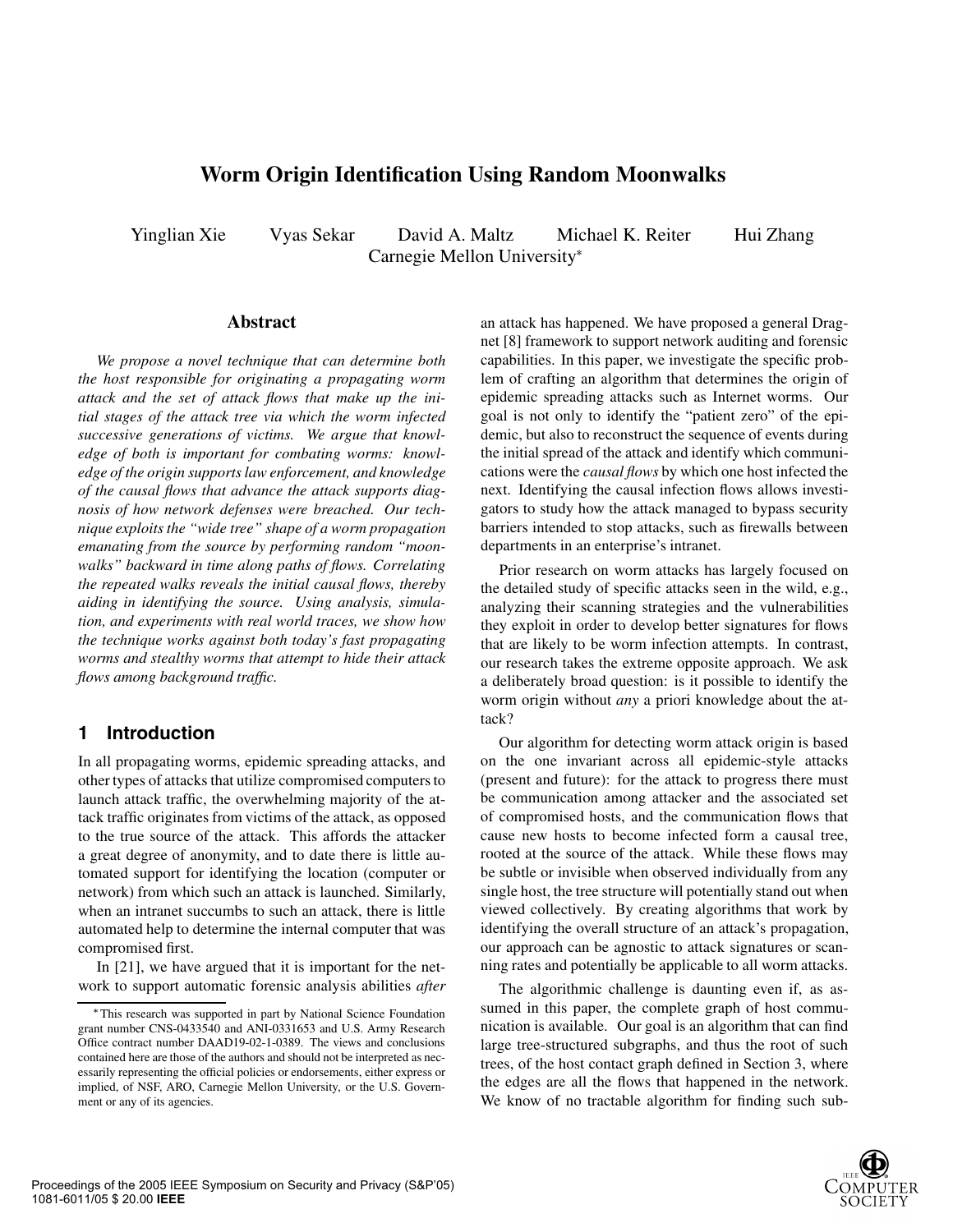graphs in very large graphs. We are drawn to a formulation based on finding tree structures as, in addition to finding fast-spreading worms, we also want to find *slow-spreading* worms, where each infected host makes infection attempts at a rate significantly below the rate of normal traffic. Given its exponential growth pattern, a slow worm merely requires a few extra generations to achieve the same spread as a fast worm, while being significantly harder to catch as it blends in with normal traffic.

This paper presents the *random moonwalk* algorithm that can find the origin and the initial propagation paths of a worm attack, either within an intranet or on the Internet as a whole, by performing post-mortem analysis on the traffic records logged by the networks. The algorithm works by repeatedly sampling paths on the host communication graph with random walks. Each walk randomly traverses the edges of the graph *backwards* in time, and hence the name *random moonwalk*.

The algorithm depends only on the assumption that worm propagation occurs in a tree-like structure from its origin, where an infection flow from one computer (the "parent") to its victim (the "child") forms a directed "edge" in this tree. We show that in the presence of a large-tree structured subgraph, these walks tend to be directed towards the root of the tree so that correlating many walks reveals the structure of the initial levels of the tree. We demonstrate through analysis, simulation, and experiments on real world traces that this approach can be highly effective in locating the origin of an attack, without the use of attack signatures for detection. We evaluate the algorithm against a variety of background traffic patterns and worm spreadingrates, showing its effectiveness even against slow-spreading worms.

The primary contribution of this paper is an algorithmic solution to identify the epidemic attack source and the initial causal flows. By exploiting attack invariants such as the globally visible attack structure, our algorithm is agnostic to attack signatures, port numbers used, or specific software vulnerabilities exploited. Thus it has the potential to be robust to future stealthy attacks that have not been seen in networks today.

### **2 Related Work**

To our knowledge, we are not aware of any previous work that can automatically pinpoint the origin of an epidemic attack or the initial causal infection events.

Our algorithm assumes that attack flows do not use spoofed source IP addresses, since in the types of attacks we consider here, attack packets are rarely, if ever, spoofed. The overwhelming majority of attack traffic involved in the propagation is initiated by victims instead of the original attacker, so using spoofed addresses would only decrease the number of successful attacks<sup>1</sup> without providing extra anonymity to the attacker.

If attackers do begin to use spoofed addresses, then traceback techniques [2, 6, 15, 19, 23] could be used to determine the true source of each flow sampled by our algorithm. Traceback alone, however, is not sufficient to track worms to their origin, as traceback determines only the true source of the packets received by a destination. In an epidemic attack, the source of these packets is almost never the origin of the attack, but just one of the many infected victims. Some method is still needed to find the hosts higher up in the causal tree.

Other work on traffic causality analysis has mostly focused on detecting stepping stones, which is suggested [22] as a potential solution for worm origin identification together with IP traceback. Just as we discussed that IP traceback cannot be used to trace the origin of epidemic attacks, stepping stone techniques are not suitable for our objectives either.

There have been in general two categories of approaches for detecting stepping stones. Content-based techniques [24] require expensive packet payload analysis, but cannot track down flows from polymorphic worms or worms that encrypt payloads. The other class of approaches [7, 29] focus on correlating packet-level characteristics (e.g., inter-packet timings) to detect if multiple interactive connections are part of a single attack session. However, using fine-grained packet timing characteristics for establishing causality does not work for worm attacks which typically do not use interactive sessions. Even in the context of detecting causality of interactive flows, such techniques still remain an active area of research especially with respect to the robustness of such timing correlations [4, 26]. In contrast, our work ignores packet-level characteristics and attack signatures, but instead focuses on establishing causal relationships between flows by exploiting the globally visible structure of attacks. Thus our algorithm can potentially be agnostic to specific attack contents, attack packet sizes, or port numbers used.

While our work does not depend on the generation of worm signatures, our approach is complementary to these efforts [12, 13] as well as other efforts in detecting the existence of attacks [10, 11, 16, 28] and traffic anomalies [1]. Finally, our method for correlating random walks is inspired by link analysis [14], where the authors infer correlations among social network entities from their activity patterns.

<sup>1</sup>For example, spoofed packets are useless for propagating an infection over TCP-based communications, since the TCP handshake cannot complete, and spoofing addresses for UDP-based attacks in the presence of egress filters [9] results in the attack flows being discarded.

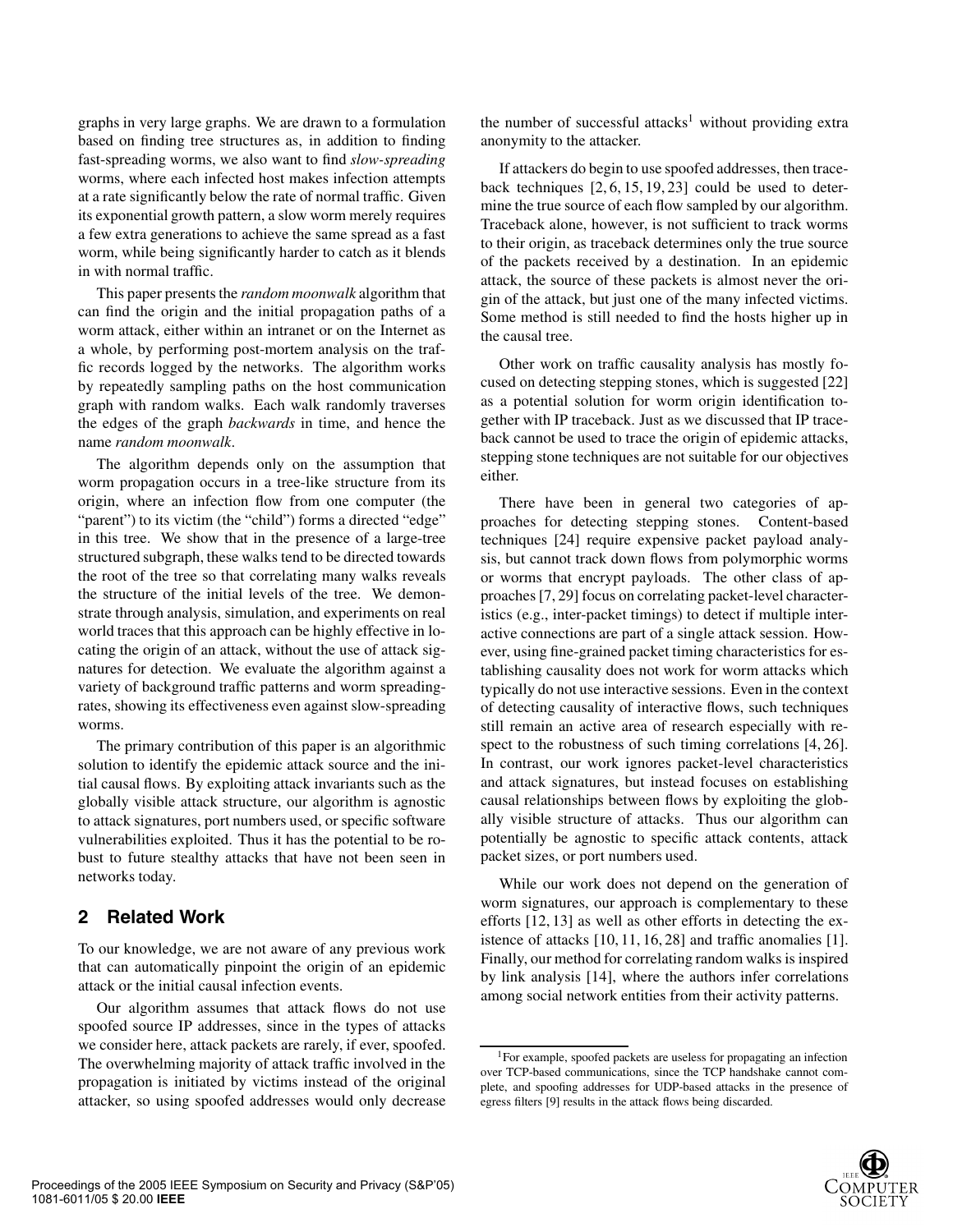

Figure 1: Example of host contact graph showing the communication between hosts. Attack edges are shown as arrows in black (both solid and dashed). Filled nodes correspond to hosts in an infected state.



Figure 2: Example showing the causal tree, which contain causal edges with timestamps from the host contact graph.

### **3 Problem Formulation**

We model the network communication between end-hosts using a directed *host contact graph*  $G = \langle V, E \rangle$ . The nodes of the graph  $V = H \times T$ , where H is the set of all hosts in the network and  $T$  is time. Each directed edge represents a network *flow* between two end hosts at a certain time, where the flow has a finite duration, and involves transfer of one or more packets. We represent each edge by a tuple  $e = \langle u, v, t^s, t^e \rangle$  where  $u \in H$  is the host that initiates the communication (the source of the flow),  $v \in H$  is the host that receives the communication (the destination of the flow), and  $t^s$ ,  $t^e \in T$  are the start and end times of the flow. Edge e is thus from node  $(u, t^s) \in V$  to node  $(v, t^e) \in V$ . We have found that including time in the model is important, as a single host  $h \in H$  that becomes infected during an attack behaves differently before the time it is infected than it does afterwards.

Figure 1 shows the host contact graph of a hypothetical network undergoing an attack. Time advances left to right. Each node (marked as a circle) in the graph corresponds to the state of a host at a certain time. The nodes on the same horizontal line show how the state of one host changes over time, and the nodes on the same vertical line represent the states of different hosts at the same time.

Each directed edge in Figure 1 represents a network flow. If a flow does not carry an infectious payload, we call that edge a *normal edge*. We define an edge as an *attack edge* (highlighted in the figure as either dashed or solid arrows) if it corresponds to a flow that carries attack traffic, whether or not the flow is successful in infecting the destination host. While a worm attack may induce a large number of attack flows in the network, only a few flows actually advance the attack by successfully infecting a new host. We define an edge as a *causal edge* (highlighted as a solid arrow) if it corresponds to a flow that actually infects its destination. For example, at time  $t_6$ , host D has attack edges to both hosts G and B. However, only the edge from D to G is a causal edge because G is infected by this contact, whereas B was infected earlier before time  $t_2$ .

The *causal tree* formalizes the concept of epidemic at-

tack spread. The causal tree is formed by extracting the causal edges from the host contact graph and projecting the edges along the time axis. To be consistent with the notion of time in the host contact graph, we consider causal edges occurring earlier in time as edges in the higher levels of the causal tree. Figure 2 shows the causal tree for the attack in Figure 1, with each edge annotated with a timestamp. The edge with timestamp  $t_1$  from the worm origin A is thus at the highest level of the tree.

Given a host contact graph, the goal of our algorithm is to *identify a set of edges that, with high probability, are edges from the top level(s) (i.e., initial in time) of the causal tree.* Among the hosts listed as the sources of these edges will be the origin of the attack (or the host at which the attack first entered the intranet). It is critical that the technique have a reasonably low false-negative rate, so that the returned set contains at least one top level causal edge that identifies the attack origin. It is desirable that the technique have a low false-positive rate, so that the returned set does not include many normal edges, attack edges that do not infect the destination, or even causal edges that occur lower in the causal tree, since the sources of these edges are less likely to be the true origin of the attack.

### **4 The Random Moonwalk Algorithm**

Our algorithm consists of repeatedly sampling paths from the host contact graph and then correlating these samples. The edges that occur most frequently among the samples are selected as the edges most likely to be causal edges from levels higher up in the causal tree. The first key to the technique is that we do not sample individual edges — rather, each sample is a contiguous path of edges in the graph. The second key is that we create the path by starting at a randomly chosen edge, and then *walking backwards in time* along the graph, randomly choosing among potential predecessor edges at each step in the moonwalk.

The sampling process is controlled by three parameters:  $W$  - the number of walks (i.e., samples) performed,  $d$  - the maximum length of the path traversed by a single walk, and  $\Delta t$  - the sampling window size defined as

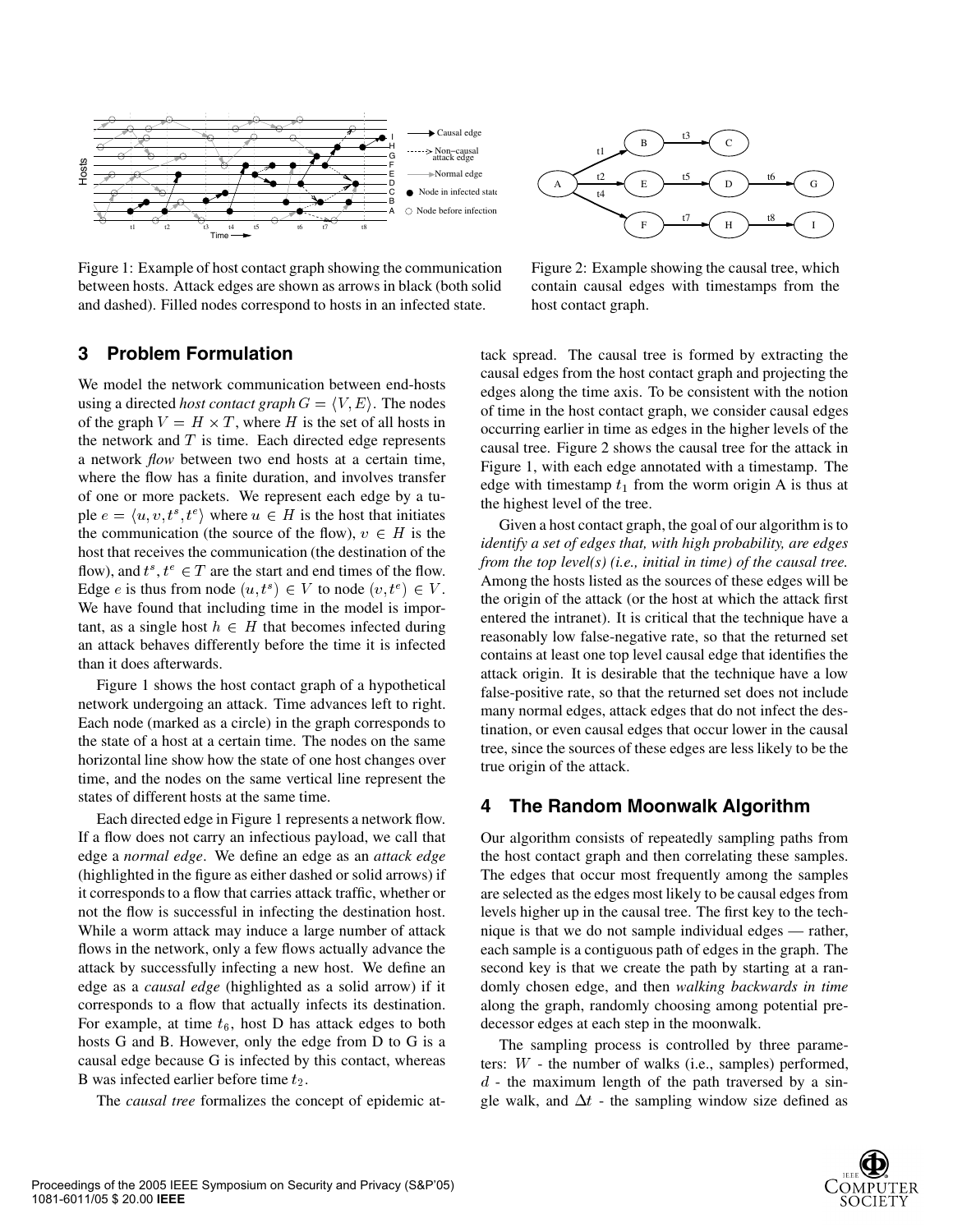the maximum time allowed between two consecutive edges in a walk. Each walk starts at an arbitrarily chosen edge  $e_1 = \langle u_1, v_1, t_1^s, t_1^e \rangle$  representing a flow from host  $u_1$  to host  $v_1$ . We then pick a next step backward in time uniformly from the set of edges that arrived at  $u_1$  within the previous  $\Delta t$  seconds. That is, an edge  $e_2 = \langle u_2, v_2, t_2^s, t_2^e \rangle$  5 such that  $v_2 = u_1$  and  $t_2^e < t_1^e < t_2^e + \Delta t$ . Each walk stops when there is no edge within  $\Delta t$  seconds to continue the path, or the path has traversed the specified maximum number of hops  $d$ .

As the sampling is performed, a count is kept of how many times each edge from the host contact graph is traversed. After  $W$  walks have been performed, the algorithm returns the  $Z$  edges with the highest counts. Here,  $Z$  is a user specified parameter to determine how many edges are to be returned for further investigation. These edges are most likely to be top-level causal edges from the causal tree. As defined and used in this paper, the algorithm operates off-line with the parameters and host contact graph as inputs. As future work, we are investigating on-line versions that may also dynamically tune parameters.

Each random moonwalk made by the algorithm samples a *potential* causal chain of events. Because the walks wander into the past, the edge at step i (time  $= t_1$ ) in a walk could be potentially caused by the edge at step  $i + 1$  (time  $t_1 = t_2$ , where  $t_2 < t_1$ ). Since the walks begin at different randomly chosen edges, an edge that shows up frequently among many walks has the potential to be indirectly responsible for causing a large number edges in the host contact graph. Worm attacks have the property that a small number of edges (those high up in the causal tree) *are* indirectly responsible for causing a large number of edges in the host contact graph (the attack edges lower in the tree). Thus the edges implicated by our sampling algorithm are likely to be those high in the causal tree.

Two factors appear to aid in the convergence of the sampling algorithm, although it remains future work to determine the relative importance of each factor.

First, an infected host generally originates more flows than it receives. If the worm makes attack attempts very rarely this difference may be slight, but sending attack flows increases the rate of outgoing flows without increasing the rate of incoming flows. The result is that there are more edges that can lead a walk to an infected host than there are edges that lead away from it. This tends to concentrate walks towards the root of the tree.

Second, in normal communication patterns today, most hosts are clients that initiate communication with servers, and so are the originators of flows in the host contact graph. Since hosts receive relatively few flows, random moonwalks in a host contact graph without an ongoing worm attack tend to be very short, as many edges have no predecessors within the  $\Delta t$  sampling window. Worms, port scanning, and peer-to-peer systems are among the few applications that cause hosts to receive flows, and port scanning or peer-to-peer systems tend to lack the tree-structure that cause random moonwalks to concentrate.

### **5 Evaluation Methodology**

We evaluate the random moonwalk algorithm using an analytical study, real trace experiments, and simulations, with different models of background traffic and different worm propagation rates. We first present in Section 6 analytical results with a simplified traffic model, showing that the random moonwalk technique has promise, and give analytical estimates on the performance of the algorithm. Section 7 presents experimental results with a large real network trace, to demonstrate the success of the algorithm in discovering the initial causal edges under various attack scenarios including worms propagating at very slow rates. We also discuss how to select the best parameter values for maximum walk length  $d$  and sampling window  $\Delta t$  for an arbitrary network trace. For completeness, we present in Section 8 a set of simulation experiments to show the performance of the algorithm under different background traffic models.

As discussed earlier, the output of the random moonwalk algorithm is a set of the  $Z$  edges that were traversed most frequently during the  $W$  moonwalks. Given the  $Z$  returned edges, we use three performance metrics to evaluate the performance of the algorithm: (1) the detection accuracy in terms of the number of causal edges and attack edges returned, (2) the false positive rate of the set of edges returned, and (3) the number of suspect hosts identified by the algorithm as potential origins of the worm.

As our goal is to identify the initial causal edges whose source is the worm origin, attack edges and even causal edges from lower levels of the causal tree are considered as false positives. In the analytical study, we develop a model for reasoning about the false positive rates associated with finding only the *top-level causal edges*. In real attacks, the notion of *top-level* edges loses meaning, since the assumptions simplifying the notion of time and the unit duration of a flow (made in the analysis) no longer hold. Therefore, in the simulation and real trace studies, we evaluate performance using *detection accuracy* of the number of causal edges among the  $Z$  top frequency edges. We then use experiments to show that the majority of the returned causal edges are from the highest levels of the causal tree, with the worm origin as one of the sources of the edges.

# **6 Analytical Model**

In this section, we present an analytical model that explains how well the random moonwalk sampling process works and why. Using the analytical model, we show how we can

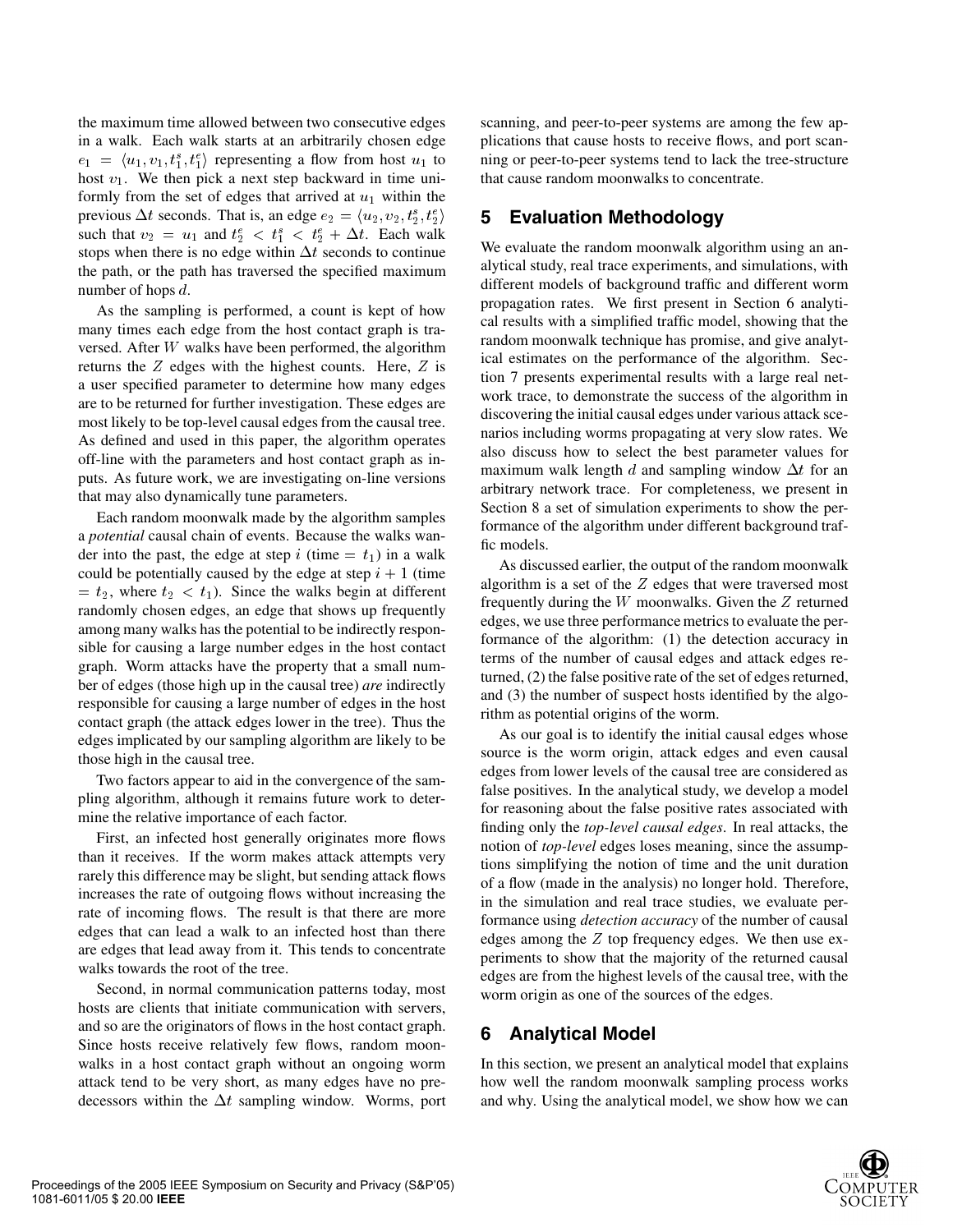

Figure 3: An edge at time  $k$  in the host contact graph.

predict the sampling performance achieved from  $W$  walks with maximum length d and given  $\Delta t$ .

#### **6.1 Assumptions**

To enable tractable analysis of the random moonwalk sampling, we make simplifying assumptions about the structure of the host contact graph and the attack. Although our model is an over-simplification of real network traffic, it enables an estimation predicting the performance of the technique and sheds light on the intuition behind the effectiveness of the technique.

First, we assume the host contact graph is known, and it contains  $|E|$  edges and  $|H|$  hosts.

Second, we discretize time into units. We assume every flow has a length of one unit, and each flow starts at the beginning of a unit and finishes before the start of the next unit.

Third, we define the start time of the first attack flow,  $T_0$ , to be the origin of the time axis. Combined with the second assumption, this means that rather than describing both the start and end times of an edge in terms of continuous time variables, we can refer to its "time" as  $k = t^e - T_0$  using just the flow end time  $t^e$ . The first attack edge is then at time  $k = 1$ , and an edge  $e = \langle u, v, t^s, t^e \rangle$  is at time k if a  $t^e = T_0 + k$  (illustrated in Figure 3). In the analysis below, we use  $e^k$  to denote an edge at time  $k, e^k = \langle u, v, k \rangle$ . Edges that occurred before  $T_0$  will have negative  $k$  values.

Fourth, we assume a normal host initiates  $B$  concurrent outgoing flows at each time unit. Once a host is infected, it starts malicious scanning by initiating a total of  $A$  outgoing flows at each subsequent time unit. The  $A$  outgoing flows include  $B$  normal flows and  $A - B$  attack flows. Both the normal hosts and the infected hosts randomly select a destination host for every flow. Unlike a normal flow, not every attack flow will go to a valid host address. Suppose only fraction  $r$  of the address space is being used, then among the  $A - B$  concurrent outgoing attack flows,  $R = (A - B) \times r$ will go to existing hosts, while the rest  $A - B - R$  will go to invalid destinations. This results in an infected host initiating a total of  $B + R$  flows to valid destinations each time unit. The rate at which the worm spreads is thus determined by both  $A$ , the rate of scanning, and  $R$ , the effectiveness of the scans.

Finally, we assume that flows and packets are not lost or blocked, so that flows sent to a valid host are received by that host. This means that the total number of flows sent to valid hosts at time  $k-1$  will be the total number of flows received at time  $k$ . If the fraction of infected hosts at time  $k-1$  is given by  $f(k-1)$ , then each host at time k will receive an average of  $I(k)$  flows, where

$$
I(k) = \underbrace{(B+R) \times f(k-1)}_{Flows\ fr\ om\ infeted\ hosts} + \underbrace{B \times (1 - f(k-1))}_{Flows\ fr\ om\ normal\ hosts}
$$
 (1)

With the notions introduced above, we can simplify the random moonwalk algorithm described in Section 4. For each walk, once we select an edge  $e_1 = \langle u_1, v_1, k_1 \rangle$  as our current step, we consider an edge  $e_2 = \langle u_2, v_2, k_2 \rangle$  as a candidate next step only if  $v_2 = u_1$  and  $k_2 + 1 = k_1$ , i.e.,  $\Delta t = 1.$ 

#### **6.2 Edge Probability Distribution**

With the above assumptions and notation, we show analytically that the initial causal flows are more likely to be traversed by a random moonwalk, and thus be selected for identifying the ultimate source or entry point of the attack. We do so by estimating  $P(e)$  — the probability of an edge e being traversed in a random moonwalk on the host contact graph.

We classify edges into two categories based on their destinations. We define an edge  $e_m^k = \langle u, v, k \rangle$  as a *maliciousdestination* edge if  $v$  is infected before or at time  $k$ . Otherwise, we define the edge as a *normal-destination* edge denoted as  $e_n^k$ . Since a causal edge will successfully infect the destination host immediately, a causal edge is always a malicious-destination edge. With the two categories of edges, we have the following approximations:

$$
P(e_w^k) \approx \left\{ \begin{array}{ll} \frac{1}{|E|} \left[ 1 + \frac{A}{I(k)} + \frac{(B+R) \times \sum_{i=1}^{d-2} T_{k+i}}{I(k)I(k+1)} \right] & w = m; \\ \\ \frac{1}{|E|} \left[ 1 + \frac{B}{I(k)} + \frac{B \times \sum_{i=1}^{d-2} T_{k+i}}{I(k)I(k+1)} \right] & w = n. \end{array} \right.
$$

where  $T_k = Af(k) + B[1 - f(k)]$ . We present how we derive the above estimates in the Appendix. Based on the above observations, the probability difference between the two categories of edges is estimated as:

$$
P(e_m^k) - P(e_n^k) \approx \frac{1}{|E|} \left[ \frac{A - B}{I(k)} + \frac{R \sum_{i=1}^{d-2} T_{k+i}}{I(k)I(k+1)} \right] \tag{2}
$$

For fast propagating worms,  $A \ge B$  and  $R > 0$ , so it is clear malicious-destination edges (hence causal edges) have

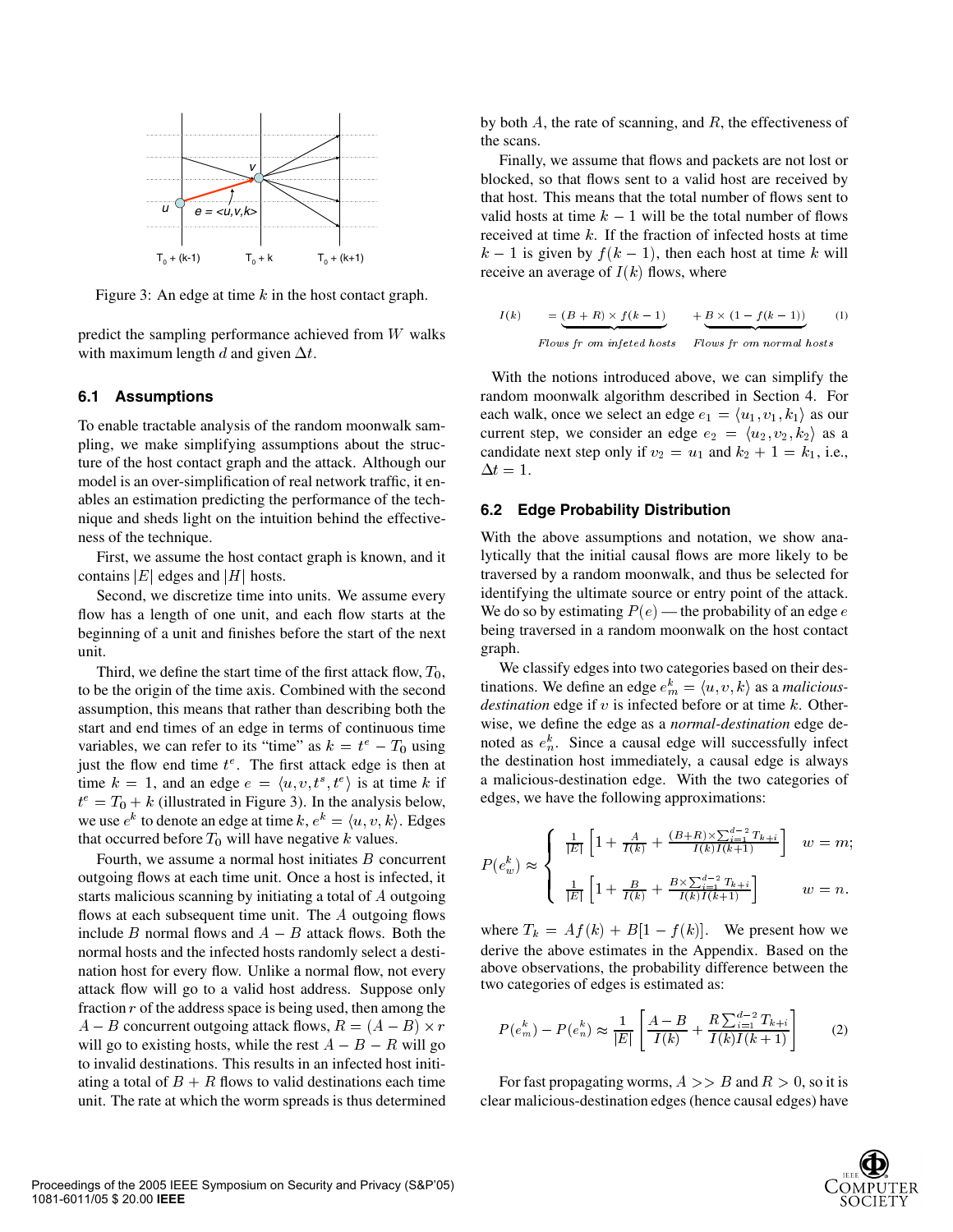higher probability of being selected by the random moonwalks than normal-destination edges. The difference between the two probabilities (hence the effectiveness of random moonwalks) increases as the path length  $d$  increases and as the scanning rate  $A$  increases (i.e., the worm is more aggressive).

The analytic model presented in this section makes a worst-case assumption that both normal and attack traffic choose the destination for each flow uniformly from among all possible hosts. Therefore, it cannot predict the performance of the algorithm on worms that send attack flows less frequently than normal flows (i.e., setting  $A \leq B$  is meaningless). In the sections that follow, we show experimental evidence that the algorithm is effective even for very stealthy worms where infected hosts send attack flows more slowly than the rate at which normal flows are sent.

Interestingly, the effectiveness of the random moonwalk algorithm *increases* as the scan rate to valid hosts  $R$  increases. This means that the *fewer* packets the worm sends to invalid addresses, the *easier* it is to catch, which nicely complements honey-pot techniques that detect worms that send many packets to non-existent destinations.

To estimate how  $P(e)$  distributes as an attack evolves, we need to estimate both  $I(k)$ , the expected number of incoming edges at a host at time k, and  $f(k)$ , the fraction of infected hosts in the network. The fraction of infected hosts  $f(k)$  can be estimated using a logistic equation [25] that models the growth rate of epidemics. Since an infected host randomly scans the network to propagate the attack, among the total  $R$  concurrent outgoing attack flows to valid hosts,  $R \times [F - f(k - 1)]$  flows will infect vulnerable hosts that have not been infected before, where  $F$  is the fraction of vulnerable hosts in the network. Thus

$$
f(k) = \begin{cases} 1/|H| & k = 0\\ f(k-1)[1 + R \times (F - f(k-1))] & k > 0 \end{cases}
$$

Figure 5 shows the growth of the fraction of infected hosts as a fast propagating worm progresses on the host contact graph described by parameters in Figure 4. We observe that as the attack advances, the number of infected hosts grows quickly until all vulnerable hosts are compromised and the attack saturates. This rapid growth results in a non-uniform probability distribution of the edges being traversed.

Figure 6 shows how  $P(e_m^k)$  and  $P(e_n^k)$  change over time in an attack scenario as described in Figure 4 with  $d$  set to 10 hops. The attack starts at time 0 and ends at time 15, so there are no values for  $P(e_m^k)$  shown outside this range. The graph shows that the probability  $P(e)$  is highest for malicious-destination edges at times close to the start of the attack. This occurs because the rapid spread of the worm and its zealous scanning means that for time  $k > 2$ , the majority of the edges received by a host are from infected hosts

B is at times  $0 < k < 10$  tend to concentrate as they walk back-(i.e.,  $(B+R) \times f(k-1) > B \times [1-f(k-1)]$  for  $k > 2$ ). This results in almost all walks started at times  $k > 2$  selecting an attack edge as the next step backward. Further, as the total number of infected hosts increases with time,  $I(k)$  increases monotonically in the time interval [0, 5] (the attack saturates at  $k = 4$ ). Therefore, random moonwalks tend to traverse edges between infected hosts, and converge to the topmost levels of the causal tree. The probability of traversing a normal edge at time k,  $P(e_n^k)$ , is a constant until  $k = -5$  at which point it grows until  $k = 2$ , shortly after the attack starts. This growth occurs because walks started ward in time along the attack edges until they walk past the beginning of the attack, at which point they begin diffusing through the normal edges. Thus normal edges received by nodes infected early in the causal tree are sampled more frequently than normal edges that occurred at  $k < -5$ .

> Equation 2 and Figure 6 suggest that random moonwalks will be most effective in selecting the malicious-destination edges that occur at the highest levels of the causal tree. Identifying these edges, in particular the  $k = 1$  edges, reveals the origin or entry point of the attack.

#### **6.3 False Positives and False Negatives**

The output of the random moonwalk process is a set containing the  $Z$  edges with the highest frequency counts after  $W$  walks. From this set, we are particularly interested in finding the  $k = 1$  causal edges, because the source of these edges is the origin of the attack. In this section, we analytically study the effectiveness of our algorithm by calculating the expected false positive and false negative rate for the  $k = 1$  causal edges using the definitions below:

- *false positive rate* is the number of non-causal edges and the number of  $k > 1$  causal edges in the set divided by the total number of non-causal edges; and
- *false negative rate* is the number of  $k = 1$  causal edges not identified divided by the total number of causal edges.

Notice with this definition, we consider failed infection attempts (those scans that reach non-vulnerable hosts), repeated infection attempts (those scans that reach already infected hosts), and even lower level causal flows (those scans that successfully infect hosts at time  $t^e > 1$ ) as false positives, if identified by our algorithm.

The number of times a  $k = 1$  causal edge appears in W random moonwalks can be represented as a random variable X that follows a binomial distribution with  $p = P(e_m^1)$ . For large  $W$ ,  $X$  can be approximated by a normal distribution [27] with mean  $\mu = p \times W$  and standard deviation  $\sigma = \sqrt{p(1-p)W}$ . To ensure the  $k = 1$  causal edges are included in the output set with a false negative rate of  $\alpha$ , we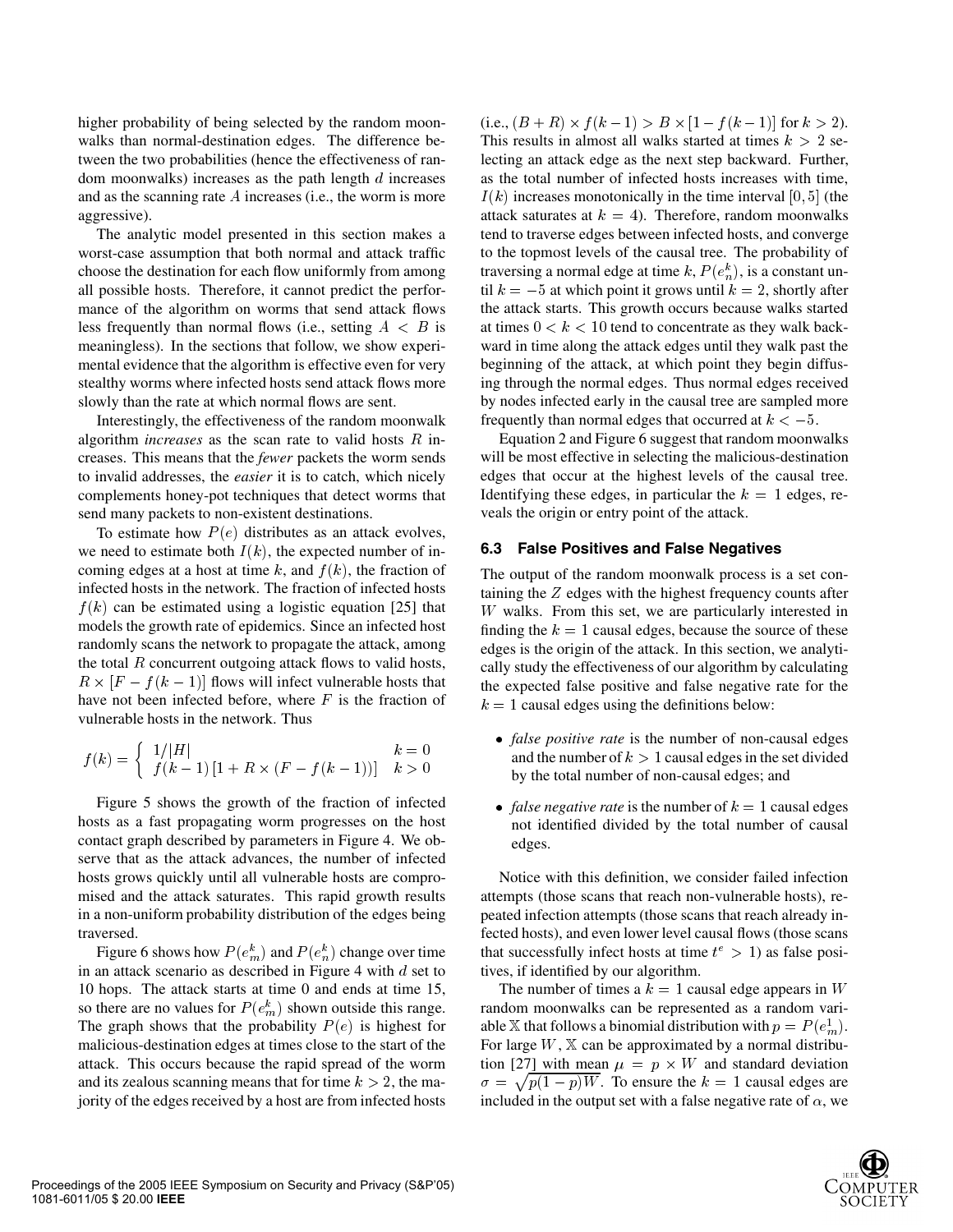| Number of Edges $ E $   | $4.9 \times 10^{7}$ |  |
|-------------------------|---------------------|--|
| Number of Hosts $ H $   | 10 <sup>5</sup>     |  |
| Vulnerable fraction $F$ | 0.1                 |  |
| Valid host space r      | 0.5                 |  |
| Normal rate $B$         | 2                   |  |
| Infection rate A        | 400                 |  |
| Attack start time       |                     |  |
| Attack stop time        |                     |  |

Figure 4: The parameters of a host contact graph with a fast propagating worm.



Figure 5: Fraction of infected hosts as an attack advances. The total fraction of vulnerable hosts is  $0.1$ .



Figure 6: Estimated probability of an edge being traversed in one random moonwalk.

need to select all the edges whose sample frequencies are above a threshold value of  $Z_{\alpha}$  such that  $Pr(\mathbb{X} < Z_{\alpha}) = \alpha$ . edge l

Among the selected edges will be the desired  $k = 1$ causal edges and three types of false positives: (1) normaldestination edges, (2) malicious-destination edges with  $k >$ 1 (both causal and non-causal edges), and (3)  $k = 1$ malicious-destination, but non-causal edges (i.e., a normal flow sent to a host at  $k = 1$  which was also infected at  $k = 1$ ). The last type of false positives arise because these normal edges have the same probability of being sampled as a  $k = 1$  causal edge. These errors are unavoidable, but false positives from the first two categories can be reduced by increasing  $W$ .

To illustrate the performance of the algorithm, we use the same host contact graph described by Figure 4 where there are in total  $10^4$  causal flows out of the  $4.9 \times 10^7$  flows. Among the 42 malicious-destination edges at  $k = 1, 20$  are causal edges while the remaining 22 fall under the third category of false positives (i.e., normal edges sent to a host that was infected at  $k = 1$ ; which means that in the ideal case 1 out of 2 edges selected will be causal edges. To estimate the false positives arising from the first two categories, we need to compute the probability of an edge e with  $P(e) = p'$ having sample frequency  $X'(e) \geq Z_\alpha$  over the W random moonwalks, where  $e$  is either a normal-destination edge or a malicious-destination edge with  $k > 1$ . Again,  $\mathbb{X}'(e)$  is a random variable approximated by a normal distribution. With a threshold value of  $Z_\alpha$  used to select edges, suppose  $Pr(\mathbb{X}'(e) \geq Z_\alpha) = \beta$ . Let  $|E(p')|$  be the total number of edges with  $P(e) = p'$ , then  $\beta |E(p')|$  edges will have sample frequencies larger than the threshold  $Z_{\alpha}$  and be falsely included in the output set.

Figure 7 plots the false negative rate vs. false positive rate for identifying the  $k = 1$  causal edges as the number of walks  $W$  varies using the parameters described in Figure 4. In general, the false positive rates are low even for small false negative rates. With  $10<sup>6</sup>$  walks, the false positive rate is  $0.5 \times 10^{-6}$  with a false negative rate of 0.1. This means

that the chance of a non-causal edge or a lower-level causal edge being selected by the technique, when  $90\%$  of the  $k =$  causal edges are identified, is about 0.5 in a million. The false positive rate drops with increased number of walks, but the rate of decrease slows when the number of walks is larger than  $10^6$ .

We are primarily interested in identifying the worm origin, and the source of every flow returned by the algorithm is a candidate for the origin of the worm. Thus it would be ideal to present to a network administrator a small set of suspect hosts that need to be investigated further. We define the *origin identification false positive rate* as the number of innocent hosts among the sources of the flows selected by the algorithm divided by the total number of hosts minus one (we assume the worm has a single origin). We compute a conservative upper bound by assuming every selected flow returned by the algorithm is from a unique source.

Figure 8 plots the origin identification false positive rate vs. causal edge false negative rate for different numbers of walks. Since there are multiple causal edges from the worm origin, identifying the origin should work well even if there is a slightly higher false negative rate for causal edges. In this example, if we wish to select 70% of the  $k = 1$  causal edges to confirm the attack origin, then after  $10^6$  walks there will be at most 16 candidate hosts for the worm origin from a total of  $10<sup>5</sup>$  hosts, greatly reducing the suspect set for further investigation.

#### **6.4 Parameter Selection**

Understanding the impact of the choice of input parameters  $d$  and  $W$  on the performance of the random moonwalks is important as these parameters determine the amount of sampling effort required. Figure 9 shows the false positive rate for different values of  $d$  (the maximum length of the random moonwalk) and  $W$  (the number of walks) with the false negative rate held constant at  $0.1$ . We observe that longer walks generally result in lower false positive rates. This is also suggested by Equation 2, where the difference

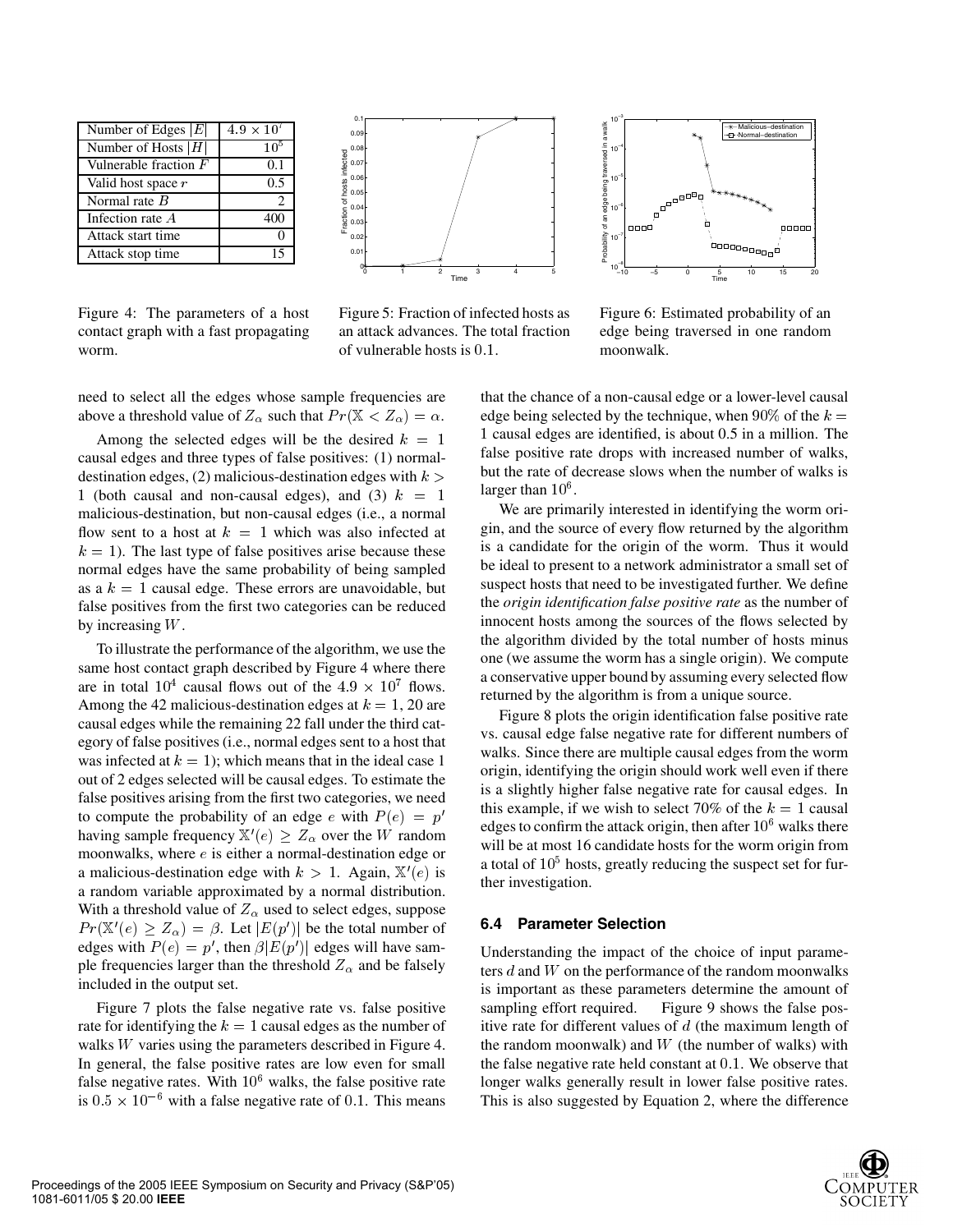

Figure 7: False negative rate vs. false positive rate of finding  $k = 1$  causal edges.



Figure 8: Estimation of the maximum false positive rate of identifying the attack source.



Figure 9: False positive rate of finding  $k = 1$  causal edges vs. maximum path length  $d$ .

between  $P(e_m^k)$  and  $P(e_n^k)$  increases as d increases. The reason is that when random moonwalks start from lower level edges of the attack tree, they may end before reaching the origin of the attack, increasing the false positive rate. We will further address the impact of parameters  $d$  and the sampling window size  $\Delta t$  on performance using real-world traces in Section 7.4.

## **7 Real Trace Study**

In this section, we present our experimental results using real world traces collected from a university network. The objective of the trace based study was to both test the effectiveness of our algorithm using real traffic and to study the performance of the algorithm in different attack scenarios. As our analytical study argues the effectiveness of the algorithm for fast propagating attacks, we focus the real trace study on stealthy attacks that generate low traffic volumes that might escape traditional scanner and super-spreader detection mechanisms.

The traffic trace was collected over a four hour period at the backbone of a class-B university network, where we can observe a significant fraction of the intra-campus network traffic. Each record in the trace corresponds to a directional flow between two hosts with timestamps. We excluded flow records between campus hosts and non-campus hosts to study the performance of our technique on worm propagation inside an intranet. The resulting trace has about 1.4 million flows involving 8040 campus hosts.

With the four hour trace serving as real-world background traffic, we add flow records to the trace that represent worm-like traffic with varying scanning rates. We vary the fraction of vulnerable hosts  $F$ , by randomly selecting the desired fraction of hosts from the set of 8040 total internal hosts. For the following experiments, except Section 7.7, we choose  $F = 0.1$ . Each worm outbreak starts roughly 2800 seconds into the trace, and lasts for 8000 seconds. Once a host is infected, it generates one attack flow every  $t$  seconds to a randomly selected destination from

among the 8040 hosts. In the real trace, 90% of the hosts send fewer than one flow every 20 seconds. To describe how aggressive a worm is, we define the *normalized worm rate* as the ratio of the rate an infected host sends attack flows to the 90 percentile of the normal connection rate (e.g., a worm sending one flow per 20 second has a normalized worm rate of 1, and a worm sending one flow every 200 seconds has a normalized rate of 0.1). Figure 10 lists the characteristics of the worms we introduced to the real world trace. We use "Trace- $x$ " to refer a trace with worm rate of one attack flow per  $x$  seconds.

We introduce two additional metrics to compare the performance across worms of different scanning rates. Given the set of the top Z frequency edges after sampling, the *detection accuracy of causal edges* is the number of causal edges in the set divided by Z, and the *detection accuracy of attack edges* is the number of attack edges in the set divided by  $Z$ .

For each experiment, we use the parameter values selected from Figure 10, and discuss how we compute the optimal parameter values in Section 7.4. We repeat each experiment run 5 times with each run consisting of  $10<sup>4</sup>$  walks (unless otherwise specified) and plot the mean of the 5 runs for the following results.

#### **7.1 Detecting the Existence of an Attack**

To determine whether the random moonwalk technique can detect if an attack is present,  $10<sup>4</sup>$  random moonwalks were performed on Trace-10. Figure 11 shows the number of times each edge was sampled, and the outline of the plot indicates the count of the most frequently sampled edge for each second. The dashed lines indicate the actual attack start time, saturation time, and the attack finish time. The figure shows that edges occurring before and after the attack have a relative evenly distributed sampling frequency. Edges between time 2700 and 10000 are sampled more frequently, with a peak frequency as high as 800. This strongly suggests the existence of abnormal structures in the host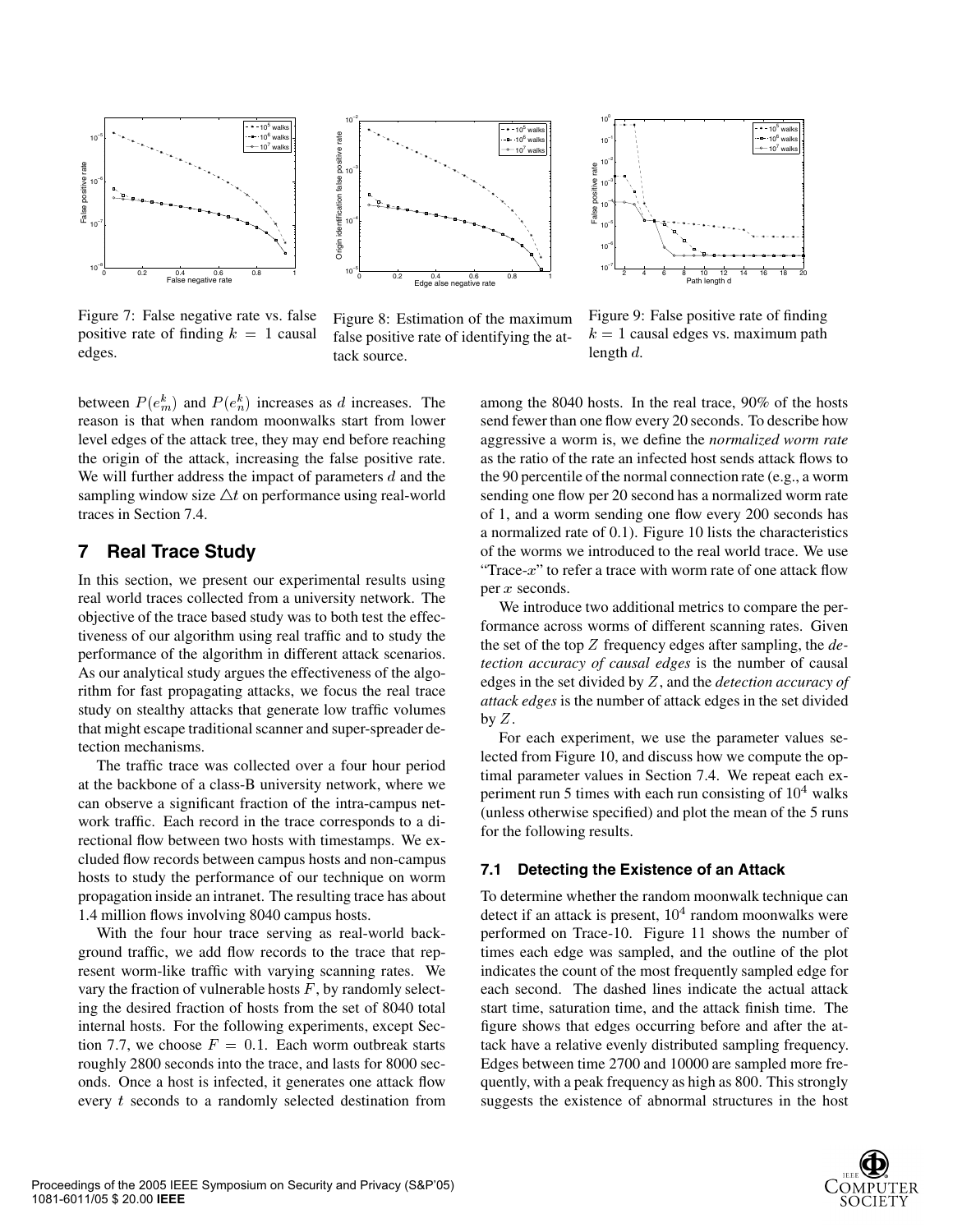|                             | Worm inter-scan duration (second) |       |       |       |       |       |
|-----------------------------|-----------------------------------|-------|-------|-------|-------|-------|
| Trace                       | 10                                | 20    | 30    | 50    | 75    | 100   |
| Normalized worm rate        | 2                                 |       | 0.67  | 0.4   | 0.27  | 0.2   |
| Total flows $ E $ (million) | 2.02                              | 1.67  | 1.57  | 1.49  | 1.43  | 1.42  |
| Number of hosts infected    | 804                               | 804   | 804   | 804   | 726   | 702   |
| Fraction of attack edges    | 0.296                             | 0.157 | 0.103 | 0.053 | 0.013 | 0.012 |
| Optimal $\Delta t$ (second) | 400                               | 800   | 1600  | 1600  | 1600  | 3200  |

Figure 10: Description of traces with different rate worm traffic artificially added into a real traffic trace collected from the backbone of a university network.

contact graph, which may potentially constitute an epidemic spreading attack.

In particular, the peak of the frequency counts occurring around 2800 seconds corresponds to the onset of the attack (the worm was introduced at  $T_0 = 2807s$ ) with initial causal flows having highest probability of being traversed. The turning point after the peak (4200 seconds in this case) corresponds to the attack saturation time when all vulnerable hosts are infected. Knowledge that an attack is taking place and the information on precisely when it started is useful to network operators, and could be used to focus resources (such as random moonwalks) on the portions of the trace that are most likely to yield information about the attack origin.

### **7.2 Identifying Causal Edges and Initial Infected Hosts**



Figure 12: Detection accuracy of causal edges and attack edges vs. number of top frequency edges  $(Z)$  returned for Trace-10 and Trace-50. Note there are only 800 causal edges from among approximately  $1.5{\text -}2 \times 10^6$  total flows.

We first examine the detection accuracy of causal edges and the size of the suspect set identified for further investigation. Figure 12 (a) shows the detection accuracy, varying the number of top frequency  $Z$  edges, with different number of walks. First, we observe random moonwalks achieve high detection accuracy of causal edges, in particular when  $Z$  is small. Although there are only 800 causal edges out of the approximately  $1.5{\text -}2 \times 10^6$  flows, as high



Figure 11: Stem plot of edge frequency counts with  $W = 10<sup>4</sup>$  walks on Trace-10.

as 7-8 out of the top 10 flows are causal flows, regardless of the worm propagating rate. Second, the causal edge accuracy decreases sub-linearly as we increase  $Z$ , demonstrating the capability of finding causal flows beyond the few initial ones. These edges may additionally reveal the attack propagation paths, and help reconstruct the causal tree. Finally, increasing the number of walks results in higher causal edge accuracy in general, but a small number of samples can already achieve comparable performance when we focus on the small number of top flows, i.e., when  $Z \leq 100$ . As a contrast, we show the detection accuracy of attack edges in Figure 12 (b). We find that as expected the accuracy of attack edges is fairly high. But a high detection accuracy of attack edges does not always imply high detection accuracy of causal edges. For example, the attack edge accuracy for Trace-10 increases with larger  $Z$ , while the causal edge detection accuracy decreases. In Section 7.5, we will further address the comparison between causal edge and attack edge accuracies with alternative edge selection strategies.



Figure 13: (a) Fraction of initial causal edges among the actual returned causal edges. (b) The number of source hosts involved as suspect top level hosts vs. number of top frequency edges  $(Z)$  returned.

We proceed to examine whether the detected causal edges correspond to the initial causal edges. We focus on the initial 80 causal flows (10% of the total causal flows) in the attack and plot the fraction of such flows among the actual returned causal edges in Figure 13 (a). As expected, the majority of the causal flows actually detected correspond to

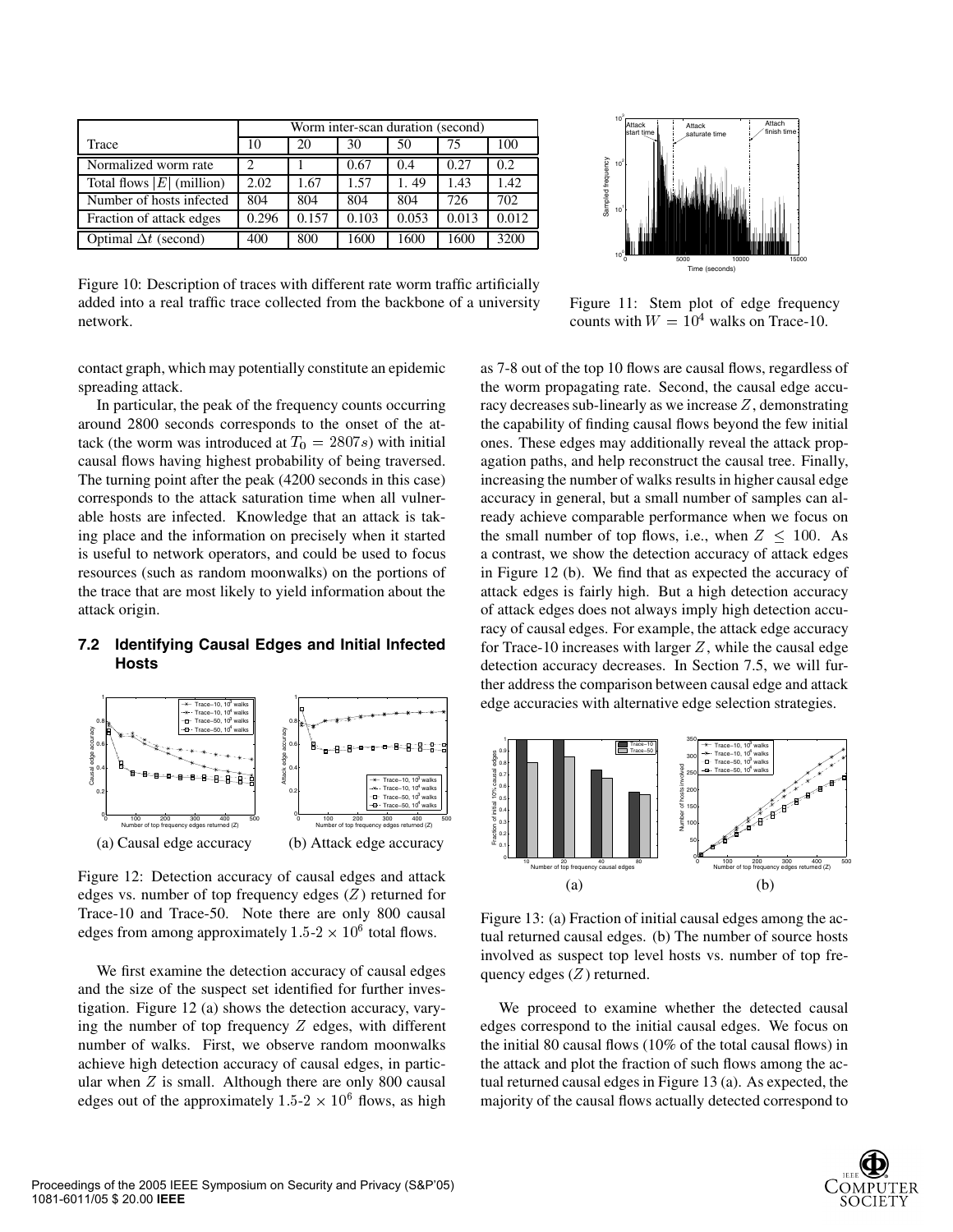the initial ones that can be traced back to the attack origin, confirming the results in our analytical study.

Given the selected top frequency flows, we examine how many hosts are involved with initiating these flows. Since the identified flows are likely to be top level causal flows, these hosts are good candidates as hosts on the top level causal tree that can be chosen for further investigation. We assume that the source host of every selected flow is potentially the worm origin, and plot the total number of such hosts as we vary the number of selected flows  $Z$  in Figure 13 (b). These numbers thus give an upper bound on the amount of further effort required for worm origin identification (without explicitly exploiting the structure of the graph composed of the selected flows). Although the number of hosts grows linearly as  $Z$  increases, the slope is less than one, suggesting the existence of a small number of sources contributing to a large number of flows. For example, after  $10<sup>4</sup>$  walks, if we plan to use the top 50 flows for reconstructing the top level causal tree, we will have in total only 30 source hosts out of the 8040 hosts even with a slowly propagating worm that generates one scan per 50 seconds. In the next section, we show how the structure of the graph composed of these returned high frequency flows can additionally help to identify the worm origin.

#### **7.3 Reconstructing the Top Level Causal Tree**

Once we obtain the worm origin suspect set and the  $Z$  selected flows, a number of methods could be used to pinpoint the exact attack source. Potential methods include correlating the contents or sizes of the selected flows, or using additional out-of-band information regarding the set of infected hosts. Alternately one can exploit the structure of the graph composed of the  $Z$  flows. We simply take the 60 topfrequency flows selected from Trace-50 after  $10^4$  walks and construct a graph of these flows (Figure 14).

The artificially introduced worm in Trace-50 starts at host 8033, and each infected host sends only one attack flow every 50 seconds. Among the top 60 flows found by random moonwalks and shown in Figure 14, there are 35 causal flows and 17 flows that carry attack traffic but are not the flows that actually caused their destinations to become infected. The random moonwalks identify host 8033 as the actual worm origin and show the large tree branching structure below it. We also observe quite a few flows with destination host 281. It turned out that in the background trace we collected, host 281 was infected by some variant of the Blaster worm [3], and it generates scans with a peak rate of 72 flows per second. Manual investigation into the real trace revealed no successful infection events associated with such scan traffic. As a result, there is no causal tree actually induced by host 281. However, due to the high scanning rate, the few flows sent to host 281 are frequently selected by random moonwalks that trace back to host 281, and this explains why these normal flows to host 281 appear. Even though there is unrelated aggressive scanning taking place, the random moonwalks still cull out the top levels of the causal tree automatically. Such results show the effectiveness of random moonwalks at extracting the tree structure of slow worm propagation patterns (in our example, one scan every 50 seconds) to identify the worm source, even in the presence of aggressive scanners and other pathological background traffic events. We are currently pursuing refinement techniques to further improve the accuracy of identifying the worm origin(s) and to reconstruct the higher levels of the causal tree.

#### **7.4 Parameter Selection**

Given a network trace that may contain worm traffic, we need to select the best parameter values without prior knowledge of worm propagating characteristics. This section studies the performance impact of the input parameters d (maximum path length) and  $\Delta t$  (sampling window size). We use Trace-20 and Trace-50 as representative traces for the following study.

We first fix  $\Delta t$  to 800 seconds for both traces (800 seconds may not be the optimal value for each trace) and vary the maximum path length  $d$  in terms of hop counts. Figure 15 (a) shows the detection accuracy of the top 100 frequency edges (i.e.,  $Z = 100$ ). We observe that the detection accuracy for both attack edges and causal edges increases with longer path length. As discussed earlier in our analysis in Section 6.4, longer paths tend to walk across a larger portion of the attack tree. As we further increase the path length, the detection accuracy saturates as the path length of each walk is bounded by the start of the trace. A longer maximum path length improves detection accuracy, but also implies greater sampling overhead since more edges will be involved in each walk.

Next, we vary the sampling window size  $\Delta t$  with the maximum path length d set equal to  $\infty$  so each walk can continue as far as possible. Figure 15 (b) shows the impact of  $\Delta t$  on the detection accuracy of the 100 top frequency edges. In both traces, when we increase  $\Delta t$ , the detection accuracy of the causal edges first increases and then decreases. The detection accuracy of attack edges, however, is highest for smaller  $\Delta t$ 's and becomes lower with a larger  $\Delta t$ . We also observe that with the slowly propagating worm in Trace-50, we need a larger  $\Delta t$  to achieve the best detection accuracy compared with the faster propagating worm in Trace-20.

To understand the reason, we show in Figure 15 (c) the variation of the actual path lengths (in terms of hop-count) with  $\Delta t$ . When  $\Delta t$  is small, walks terminate at shorter path lengths, as a walk is more likely to reach a host that received no flows within the previous  $\Delta t$  seconds. While shorter walks cannot reach the top levels of the causal tree, they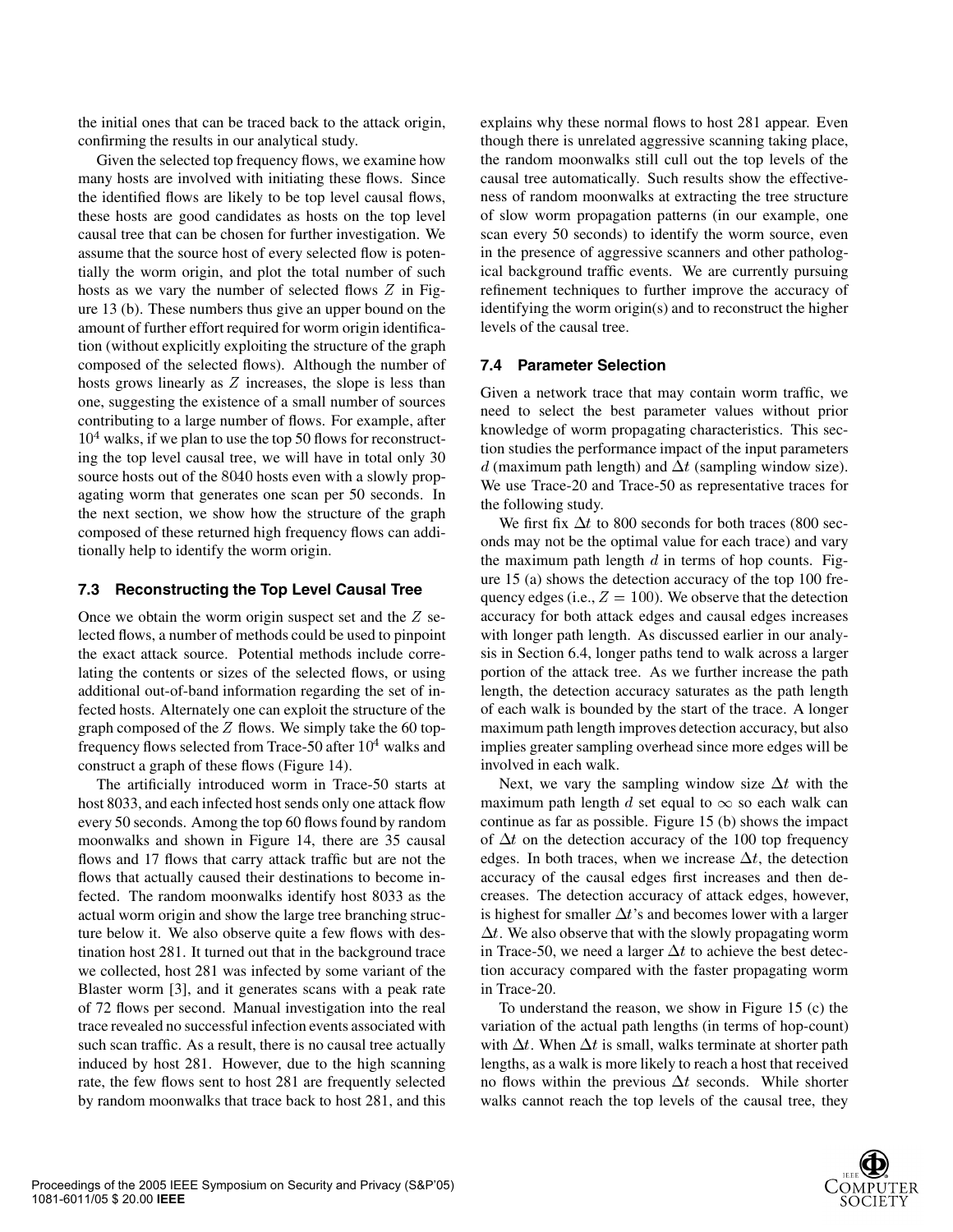

Figure 14: Graph of the 60 top frequency flows returned by the random moonwalk algorithm when run on Trace-50. Note the graph is neither the host contact graph, nor the causal tree. Hosts are represented by circles annotated with the host ID. Flows are represented as directed arrows between hosts, and are annotated with timestamps. Solid arrows denote causal edges, dashed arrows denote non-causal attack edges, and dotted edges correspond to normal traffic flows.

are more likely to stumble across attack edges at lower levels, resulting in high detection accuracy for attack edges but low accuracy for causal edges. Increasing  $\Delta t$  gives a random moonwalk a greater chance to traverse top level edges, in particular the causal ones, but these long paths also involve more normal flows since they can walk backward to before the start of the attack, reducing the number of attack edges involved. Thus the detection accuracy of causal edges increases while that of attack edges decreases. Finally, further increasing  $\Delta t$  has a negative impact on the actual lengths of walks as each walk tend to be shorter by jumping across a larger portion of the trace every step. The walks also involve more normal traffic, since attack flows are generally clustered in time and a large  $\Delta t$  can skip over large portions of the attack. As a result, we observe low detection accuracy for both types of edges when  $\Delta t$  is too large.

For both Trace-20 and Trace-50, we achieve the best detection accuracy for causal edges when actual path lengths are maximally long. For worms that generate flows with a

slower rate, a larger  $\Delta t$  maximizes the actual path lengths and achieves better performance.

In summary, given a trace with unknown worm properties, the best sampling performance is obtained by choosing the  $\Delta t$  that gives the longest actual path lengths, in terms of number of hops that the moonwalks traverse. For all our experiments, we used the above guideline to choose an optimal  $\Delta t$  for each trace (see Figure 10). An adaptive version of random moonwalk sampling could launch walks with different values of  $\Delta t$  and choose one that maximizes the observed path lengths.

#### **7.5 Performance vs. Worm Scanning Rate**

In this experiment we compare the random moonwalk algorithm with other common methods for identifying potentially anomalous behavior, while varying the rate at which infected hosts scan new victims. Again, we use the detection accuracy of both causal and attack edges as our performance metrics, and we compare the following five techniques:

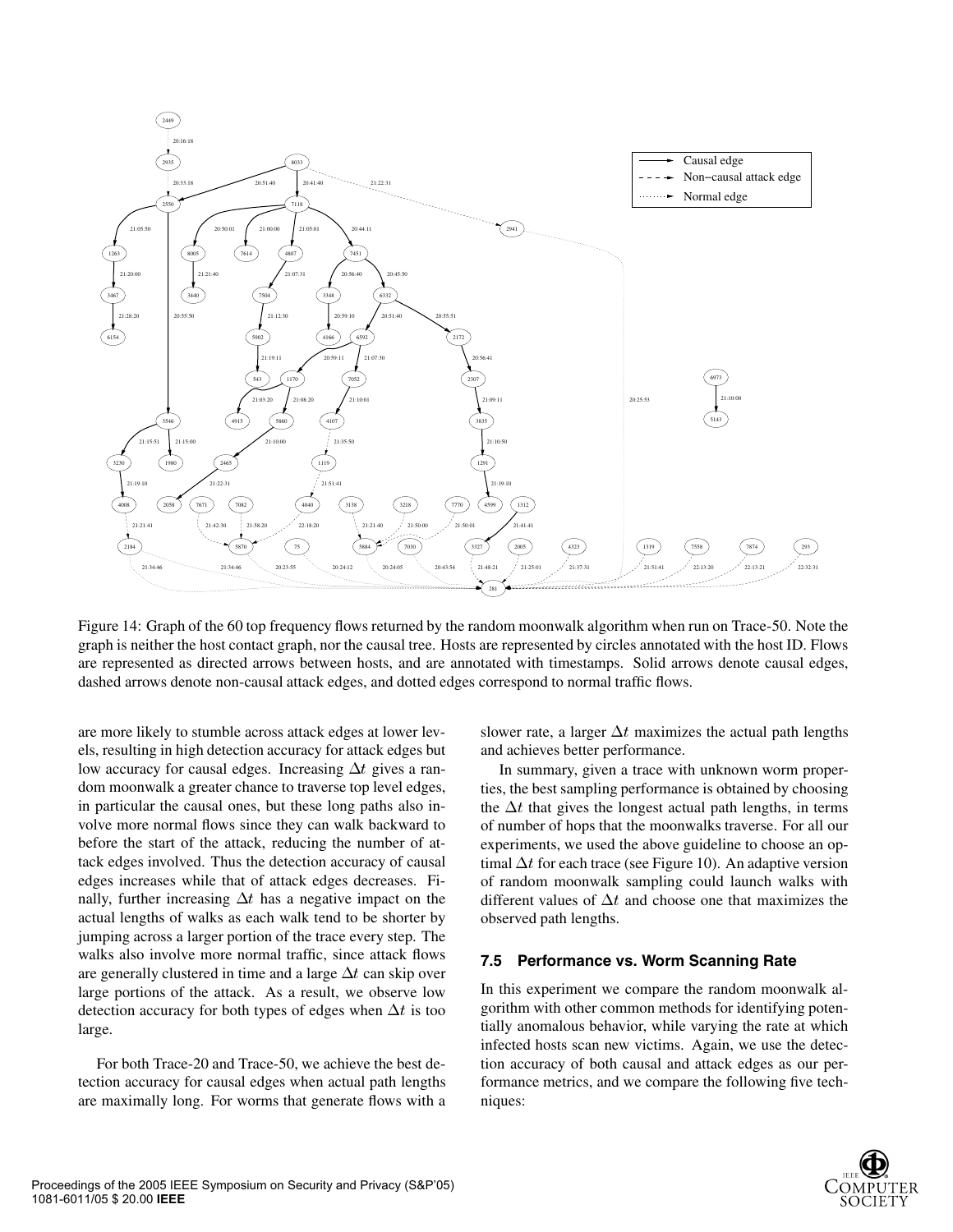

Figure 15: Impact of parameter selection on performance using both Trace-20 and Trace-50.

- **Random moonwalk selection:** Pick the  $Z = 100$ edges with the highest frequency after performing  $10<sup>4</sup>$ random moonwalks.
- **Heavy-hitter detection:** Find the 800 hosts that generated the largest number of flows in the trace (the "heavy-hitters"). Randomly pick 100 flows between two heavy-hitters. (We select 800 hosts as we know there are about 800 infected hosts in the traces.)
- **Super-spreader detection:** Find the 800 hosts that contacted the largest number of distinct destination hosts (the "super-spreaders"). Randomly pick 100 flows between two super-spreaders.
- **Oracle selection:** Assume an oracle that identifies the set of infected hosts with zero false positive rate. The oracle randomly selects 100 flows between these hosts.
- **Random selection:** Randomly pick 100 flows from each trace.

Both heavy-hitter and super-spreader heuristics have been traditionally used to detect patterns of malicious activity in IDSes [17, 18].



Figure 16: Detection accuracy vs. worm scanning rate. The X-axis represents the worm inter-scan duration. For example, a window of  $x = 20$  means an infected host generates an infection flow every 20 seconds.

 As expected, the detection accuracy for attack edges de-<sup>4</sup> creases with an increased worm inter-scan duration (Figure 16 (a)), since a worm that sends attack traffic at a slower rate will create fewer attack edges in the host contact graph. Random moonwalk selection and oracle selection have similar performance and perform substantially better than the other strategies. Perhaps surprisingly, heavy-hitter detection performs even worse than random selection, as the heavy-hitter method is likely to select servers, and most of the communication between servers is legitimate traffic.

The real success of the random moonwalk algorithm, however, is not in picking attack edges. Rather it lies in its ability to extract causal edges from a large noisy host contact graph. This is evident from Figure 16 (b), where we notice that all other techniques, including oracle selection, have a low detection accuracy for causal edges across all worm scanning rates. For attacks that spread at rates of one scan every 10-30 seconds, the causal edge detection accuracy of random moonwalk selection is greater than 0.5, implying that roughly 50 out of the top 100 edges are always causal edges. This establishes the capability of finding the causal edges by globally correlating the host traffic patterns for very stealthy attacks using the random moonwalk algorithm. On the other hand, the poor performance of even the oracle selection suggests that detecting infected hosts alone does not help extracting the causal edges to reconstruct the top level causal tree and trace back the worm origin.

#### **7.6 Performance vs. Worm Scanning Method**

In this experiment, we study the effectiveness of random moonwalks using worms with different scanning methods. Since many existing techniques identify worm scanners by looking at only flows sent to non-existent hosts [11, 28], a smart worm can evade such detection by carefully targeting only valid addresses. We therefore evaluate the performance of our technique using two worms with different scanning methods. The first scanning method randomly scans only valid host addresses, while the second method randomly scans both existent and non-existent host

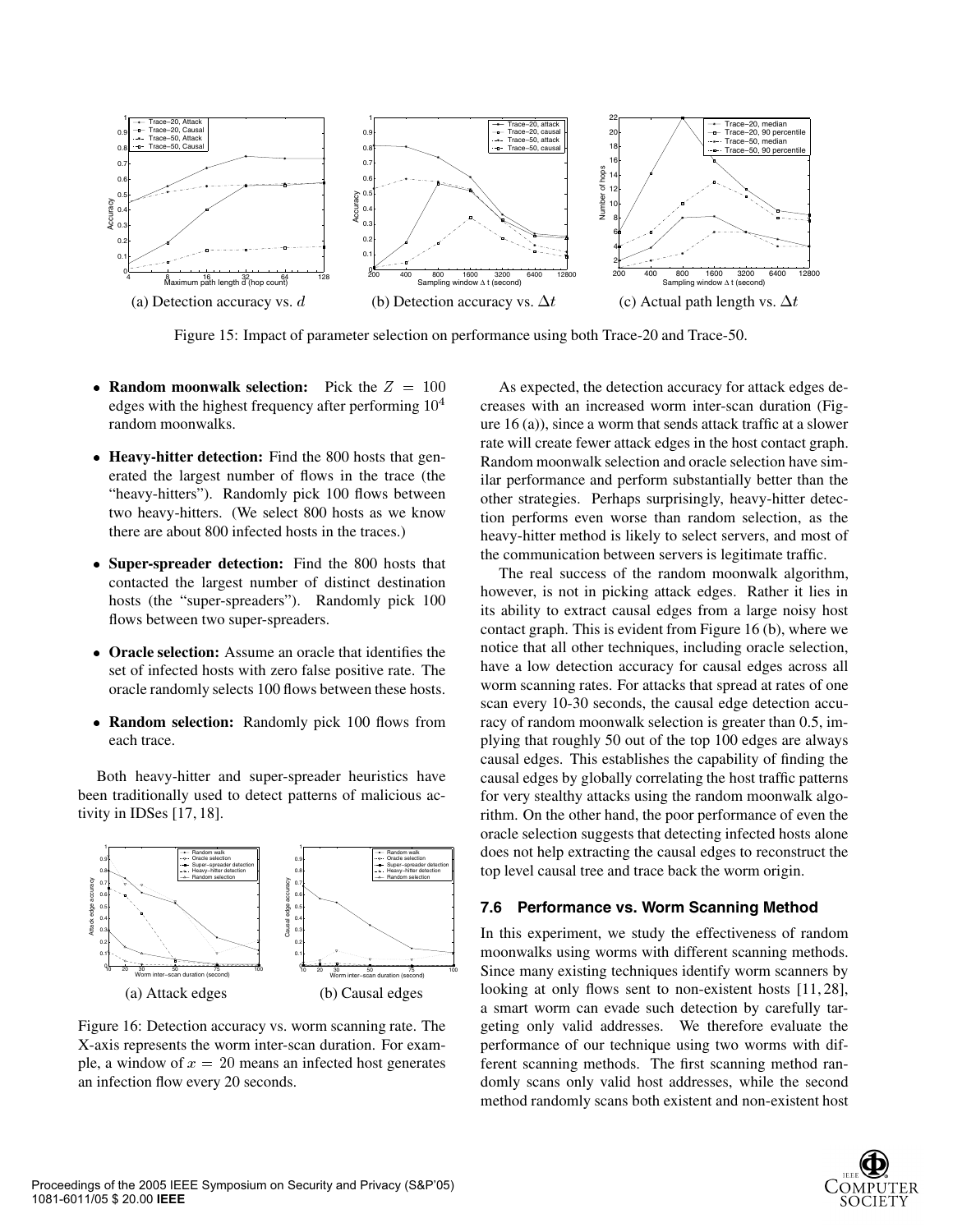

Figure 17: (a) Comparing detection accuracy using worms with different scanning methods using Trace-20. (b) Comparing detection accuracy using worms targeting different fraction of vulnerable hosts  $F$ .

addresses with 50% of host address space being used. For both worms, an infected host starts scanning at the rate of one attack flow every 20 seconds.

Figure 17 (a) compares the detection accuracy of the top  $Z = 100$  and  $Z = 500$  frequency edges for the two different worms. For both causal edges (represented by C-100 and C-500) and the attack edges (represented by A-100 and A-500), random moonwalks achieve better detection accuracy for the "smart-scanning" worm, which is consistent with our analytical study in Section 6.2. As random moonwalk sampling identifies the subtle global tree patterns of worm propagation, instead of relying on the scanning behavior of each specific infected host, it is inherently more robust to other worm scanning strategies [25, 28]. Such results are also encouraging for detecting those worms that may evade detection techniques employed by many existing scan-detectors, which essentially use the number of connections to unused address chunks as a metric of interest [11, 12, 20].

#### **7.7 Performance vs. Fraction of Hosts Vulnerable**

This section studies the performance of the random moonwalk algorithm with different fraction of hosts infected (i.e., we vary  $F$ ). With a greater number of hosts infected by an attack, the degree of anonymity provided to the true attacker is also greater. In this experiment, we fix the worm scanning rate to be one attack flow per 20 seconds, and vary the fraction of hosts vulnerable  $F$  during each attack. Figure 17 (b) shows the performance in terms of the detection accuracies of both causal edges and attack edges. Within the range of  $F = [0.05, 0.4]$ , we observe that the detection accuracies increase as we increase the fraction of hosts infected. Empirically, our experiments also show that the detection accuracy increases for more slowly propagating attacks (e.g., one scan per 50 seconds) as they infect more hosts in the network along time. We plan to further quantify the impact of  $F$  on performance as future work.

### **8 Simulation Study**

The goal of our simulation study is to evaluate the effectiveness of random moonwalks using different background traffic models of normal host communication. Our hypothesis is that the simplified traffic model in our analytical study, where background (i.e., normal) traffic, modeled as uniform scanning, is a worst case model for performance of our algorithm. Realistic host contact graphs tend to be much sparser, meaning the chance of communication between two arbitrary hosts is very low since host connectivity patterns usually display locality in the set of destinations contacted. An epidemic "tree" structure will more easily stand out in such scenarios, and thus be detected with higher accuracy.

In particular, we model the host connectivity patterns in terms of both the out-degree of normal hosts and the connection locality. The out-degree of each normal host is the size (denoted as  $D$ ) of the *contact set*, which represents the set of destinations the host originates flows to under normal circumstances. Connection locality is modeled by assuming each host selects destinations preferentially (within the *contact set*) according to either a uniform or power-law distribution. Figure 18 lists the background traffic generated using different combinations of the host out-degree and connection locality. All the simulations run with  $|H| = 10^4$ nodes for 3000 seconds of simulated time. We introduce worm attacks lasting 500 seconds with a fixed propagating rate ( $A/B \simeq 7$ ) that infect  $F = 0.1$  fraction of hosts. Recall that  $A$  is the connection rate of an infected host (including normal connections), and  $B$  is the connection rate of a normal host. The resulting traces have about  $10<sup>6</sup>$  total flows with  $1000$  causal flows. For each trace, we perform  $10<sup>4</sup>$ random moonwalks and compute the detection accuracy of causal edges among the returned top  $Z = 100$  frequency flows.

Overall, the random moonwalks achieve high detection accuracy across all background traffic models. As expected, the power-law distribution of the host out-degree results in best performance as the corresponding normal host contact graphs are sparse. The power-law distribution connection locality has similar performance impact since each host tends to talk only to a few hosts within the contact set more frequently, resulting in a relatively sparser host contact graph too. In contrast, uniform destination selection with constant contact set size (i.e.,  $D = C$ , or  $D = |H|$ ) models random scanning background traffic, and yields the worst performance.

### **9 Deployment and Future Work**

Similar to single-packet IP traceback [23], we envision an architecture in which distributed collection points log flow records and corresponding timestamps, and store them in repositories for querying. In addition to the source and des-

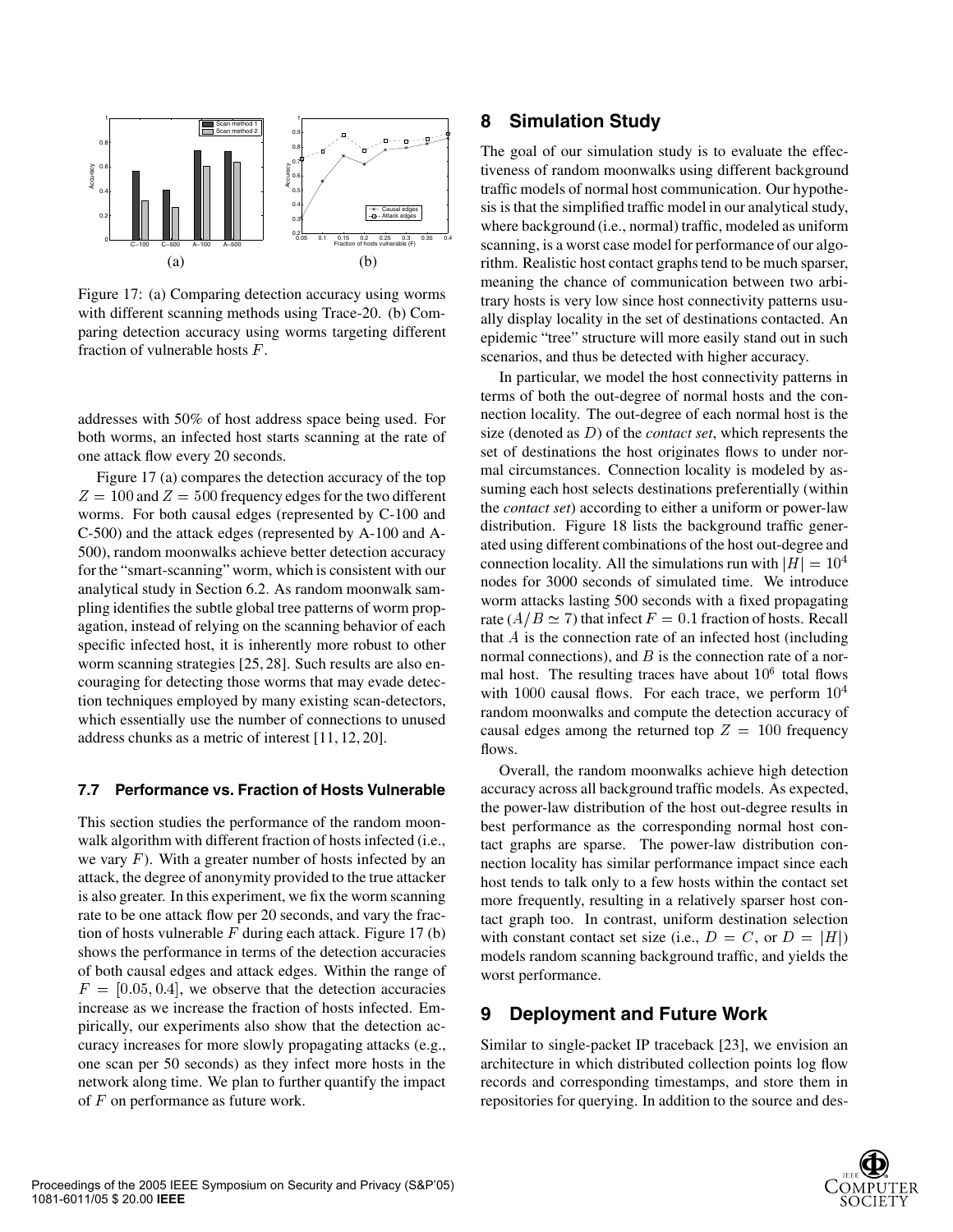| Trace                |         |         |           |           |           |
|----------------------|---------|---------|-----------|-----------|-----------|
| Host out-degree $D$  |         |         | Η         | Power-law | Power-law |
| Connection locality  | Uniform | Uniform | Power-law | Uniform   | Power-law |
| Causal edge accuracy | 0.506   | 0.472   | 0.546     | 0.616     | 0.614     |

Figure 18: Detection accuracy of causal edges using different background traffic models. "Power-law" means the controlled variable follows a power-law distribution (with a coefficient set to 3). "Uniform" means the controlled variable follows a uniform distribution.  $|H|$  denotes the total number of hosts in the network, and C is a constant number smaller than  $|H|$ .

tination IP addresses, each flow record contains an identifier for distinguishing two flows between the same source and destination at roughly the same time, for which we can use, e.g., the 13-bit identifier field of the initial packet in the flow in the case of IPv4. Though this is not strictly necessary, it permits us to relax the degree of clock synchronization necessary among collection points and can improve the accuracy of our search. At each individual collection point, we require two causally related flows be logged in their causal order and timestamped with a common clock.

As in single-packet IP traceback [23], a concern for traffic logging is whether the storage capacity required will be excessive. A back-of-the-envelope calculation in [21] suggests that the amount of flow level storage requirement is not inconceivable, even for a large Tier-1 ISP. We also note that by the time a worm infection becomes so pervasive, that the induced traffic potentially outpaces these logging capabilities, the records most important for finding the attack origin, namely those close to the origin, have already been recorded.

Our approach is effective for the class of attacks that propagate via "tree" structured communication patterns. Future work includes the development of algorithms to perform post-mortem analysis of a larger class of attacks. Our current implementation assumes that the semantic direction of the flow is consistent with the network notion of flow directionality. Attacks may try to obfuscate the notion of causality among network flows. We are currently exploring ways to make the algorithm robust to such attacks. Our approach currently assumes the availability of complete data. It is likely that traffic auditing will be deployed incrementally across different networks. We are investigating the impact of missing data on performance, and also the potential for incremental deployment of the algorithm. Our initial results in this direction have been promising.

# **10 Conclusions**

In this paper, we present the random moonwalk algorithm to identify the origin or the entry point of epidemic spreading attacks by identifying the initial successful infection flows. Our approach explores the globally visible tree-like structure of worm propagation using flow-level records logged by the networks. By ignoring packet-level characteristics and attack signatures, our algorithm is potentially agnostic to attack specific characteristics such as payload contents, port numbers used, or specific software vulnerabilities exploited. Our analysis, simulation based experiments, and real trace study demonstrate that the algorithm is effective in identifying the causal relationships between initial infection events to reveal the worm origin with low false positive rates. We also demonstrated that the algorithm is robust to low-rate attacks trying to masquerade as normal traffic, or smart scanning worms that may evade known scandetection techniques.

# **References**

- [1] P. Barford, J. Kline, D. Plonka, and A. Ron. A Signal Analysis of Network Traffic Anomalies. In *Proc. of ACM SIG-COMM Internet Measurement Workshop*, 2002.
- [2] S. Bellovin, M. Leech, and T. Taylor. ICMP Traceback Messages. Internet draft, work in progress, 2001.
- [3] CERT Advisory CA-2003-20: W32/Blaster worm. http://www.cert.org/advisories/ CA-2003-20.html, 2003.
- [4] A. Blum, D. Song, and S. Venkataraman. Detection of Interactive Stepping Stones: Algorithms and Confidence Bounds. In *Proc. of The Seventh International Symposium on Recent Advances in Intrusion Detection (RAID)*, 2004.
- [5] J. Browne. Probabilistic Design. http: //www.ses.swin.edu.au/homes/browne/ probabilisticdesign.
- [6] H. Burch and B. Cheswick. Tracing Anonymous Packets to Their Approximate Source. In *Proc. of USENIX LISA Systems Administration Conference*, 2000.
- [7] D. L. Donoho, A. G. Flesia, U. Shankar, V. Paxson, J. Coit, and S. Staniford-Chen. Multiscale Stepping-Stone Detection: Detecting Pairs of Jittered Interactive Streams by Exploiting Maximum Tolerable Delay. In *Proc. of The 5th International Symposium on Recent Advances in Intrusion Detection (RAID)*, 2002.
- [8] The Dragnet Project. http://www.cs.cmu.edu/ ˜dragnet.
- [9] P. Ferguson and D. Senie. RFC 2267 Network Ingress Filtering: Defeating Denial of Service Attacks which employ IP Source Address Spoofing, 1998.
- [10] A. Hussain, J. Heidemann, and C. Papadopoulos. A Framework for Classifying Denial of Service Attacks. In *Proc. of ACM SIGCOMM*, 2003.